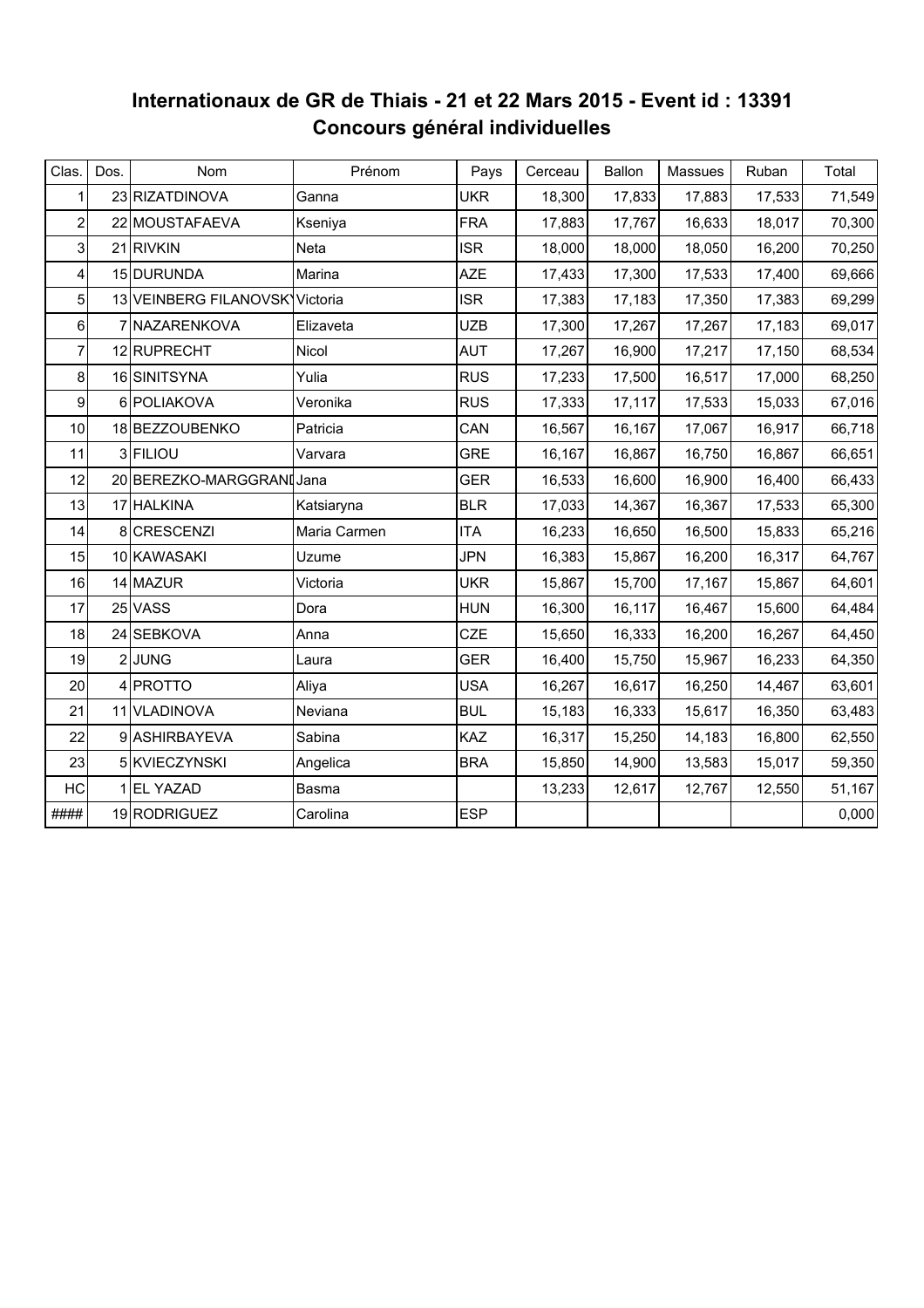### **Internationaux de GR de Thiais - 21 et 22 Mars 2015 - Event id : 13391 Grand Prix Cerceau**

|                |      | <b>Nom</b>                      |            | <b>Note</b> | <b>Note</b> |        | <b>Note</b> |
|----------------|------|---------------------------------|------------|-------------|-------------|--------|-------------|
| Clas           | Dos. | Prénom                          | Pays       | Diff.       | Exec.       | Pénal. | finale      |
|                |      | 21 RIVKIN Neta                  | <b>ISR</b> | 9,050       | 9,100       | 0,000  | 18,150      |
| $\overline{2}$ |      | 23 RIZATDINOVA Ganna            | <b>UKR</b> | 9,000       | 8,733       | 0,000  | 17,733      |
| 3              |      | 15 DURUNDA Marina               | <b>AZE</b> | 8,700       | 9,000       | 0,000  | 17,700      |
| 4              |      | 13 VEINBERG FILANOVSKY Victoria | <b>ISR</b> | 8,650       | 8,700       | 0,000  | 17,350      |
| 5              |      | 12 RUPRECHT Nicol               | <b>AUT</b> | 8,500       | 8,733       | 0,000  | 17,233      |
| 6              |      | 7 NAZARENKOVA Elizaveta         | <b>UZB</b> | 8,500       | 8,567       | 0,000  | 17,067      |
| 7              |      | 6 POLIAKOVA Veronika            | <b>RUS</b> | 8,400       | 8,267       | 0,600  | 16,067      |
| 8              |      | 22 MOUSTAFAEVA Kseniya          | <b>FRA</b> | 8,650       | 7,867       | 0,600  | 15,917      |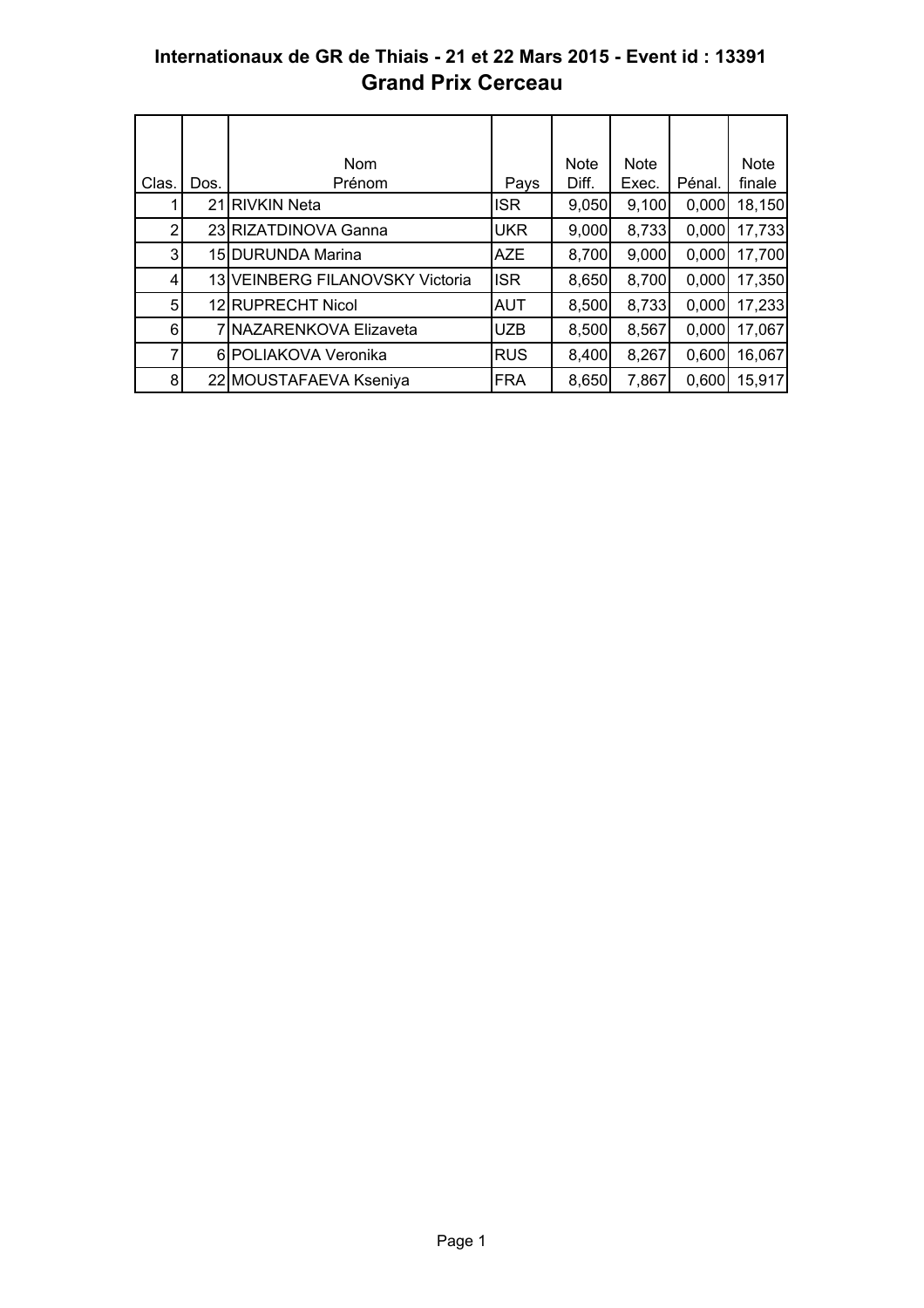## **Internationaux de GR de Thiais - 21 et 22 Mars 2015 - Event id : 13391 Grand Prix Ballon**

|                |      | <b>Nom</b>                      |            | <b>Note</b> | <b>Note</b> |        | <b>Note</b> |
|----------------|------|---------------------------------|------------|-------------|-------------|--------|-------------|
| Clas.          | Dos. | Prénom                          | Pays       | Diff.       | Exec.       | Pénal. | finale      |
|                |      | 23 RIZATDINOVA Ganna            | <b>UKR</b> | 8,950       | 8,900       | 0,000  | 17,850      |
| $\overline{2}$ |      | 21 RIVKIN Neta                  | <b>ISR</b> | 8,950       | 8,700       | 0,000  | 17,650      |
| 3              |      | 22 MOUSTAFAEVA Kseniya          | <b>FRA</b> | 8,900       | 8,733       | 0,000  | 17,633      |
| 4              |      | 7 INAZARENKOVA Elizaveta        | <b>UZB</b> | 8,700       | 8,900       | 0,000  | 17,600      |
| 5              |      | 16 SINITSYNA Yulia              | <b>RUS</b> | 8,600       | 8,867       | 0,000  | 17,467      |
| 6              |      | 15 DURUNDA Marina               | <b>AZE</b> | 8,400       | 9,033       | 0,000  | 17,433      |
| 7              |      | 13 VEINBERG FILANOVSKY Victoria | <b>ISR</b> | 8,750       | 8,667       | 0,000  | 17,417      |
| 8              |      | 6 POLIAKOVA Veronika            | <b>RUS</b> | 8,250       | 8,433       | 0,000  | 16,683      |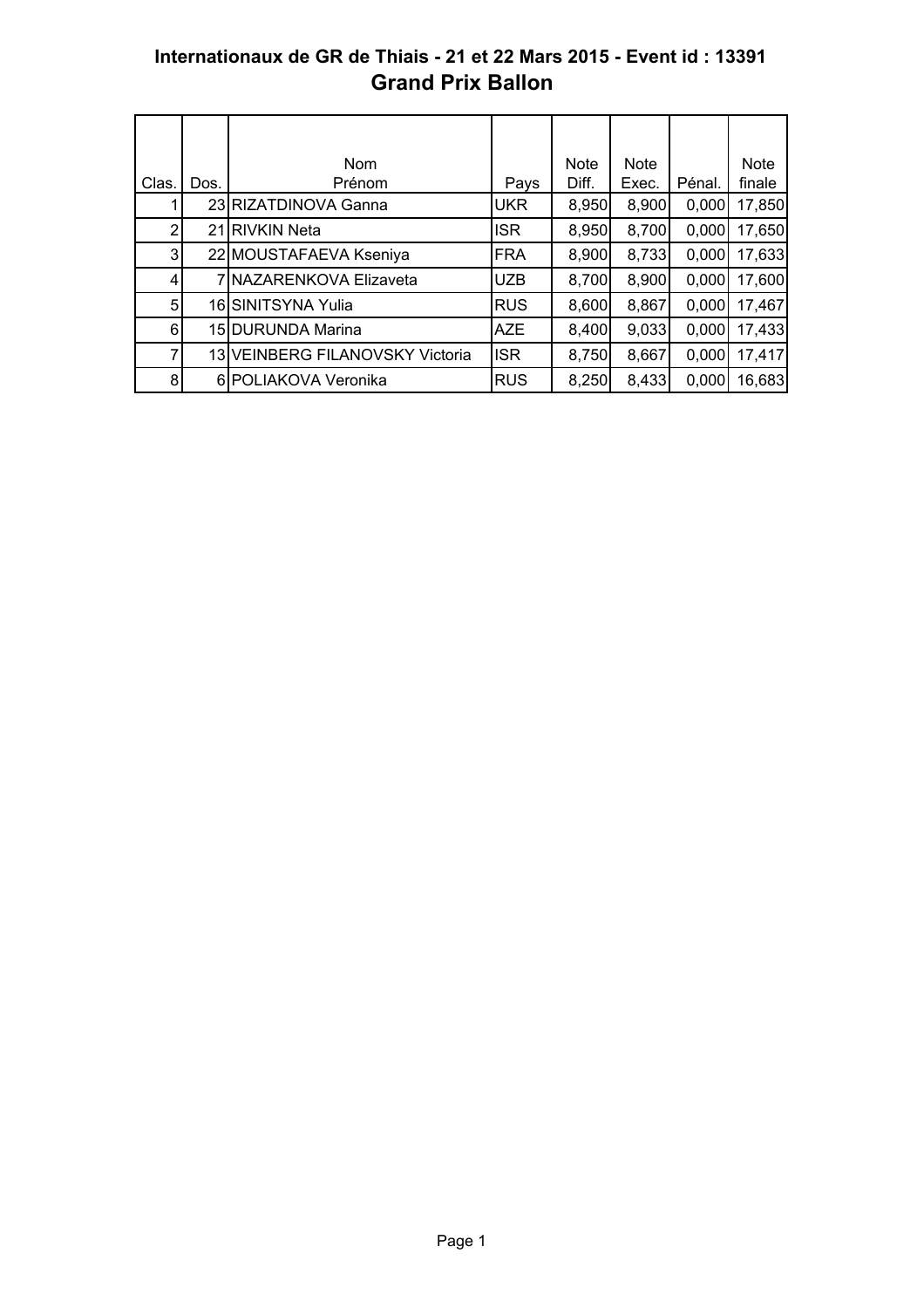### **Internationaux de GR de Thiais - 21 et 22 Mars 2015 - Event id : 13391 Grand Prix Massues**

|       |      | <b>Nom</b>                      |             | <b>Note</b> | <b>Note</b> |        | <b>Note</b> |
|-------|------|---------------------------------|-------------|-------------|-------------|--------|-------------|
| Clas. | Dos. | Prénom                          | Pays        | Diff.       | Exec.       | Pénal. | finale      |
|       |      | 15 DURUNDA Marina               | <b>AZE</b>  | 8,850       | 9,033       | 0,000  | 17,883      |
|       |      | 23 RIZATDINOVA Ganna            | <b>UKR</b>  | 8,850       | 9.033       | 0.000  | 17,883      |
| 3     |      | 22 MOUSTAFAEVA Kseniya          | <b>IFRA</b> | 8,900       | 8,867       | 0,000  | 17,767      |
| 3     |      | 21 RIVKIN Neta                  | <b>ISR</b>  | 9,000       | 8,767       | 0,000  | 17,767      |
| 5     |      | 6 POLIAKOVA Veronika            | <b>RUS</b>  | 8,700       | 8,967       | 0,000  | 17,667      |
| 5     |      | 7 NAZARENKOVA Elizaveta         | <b>UZB</b>  | 8,800       | 8,867       | 0,000  | 17,667      |
| 7     |      | 14 MAZUR Victoria               | <b>UKR</b>  | 8,600       | 8,800       | 0,000  | 17,400      |
| 8     |      | 13 VEINBERG FILANOVSKY Victoria | <b>ISR</b>  | 8,600       | 8,633       | 0.000  | 17,233      |
| 9     |      | 12 RUPRECHT Nicol               | <b>AUT</b>  | 8,500       | 8,700       | 0,000  | 17,200      |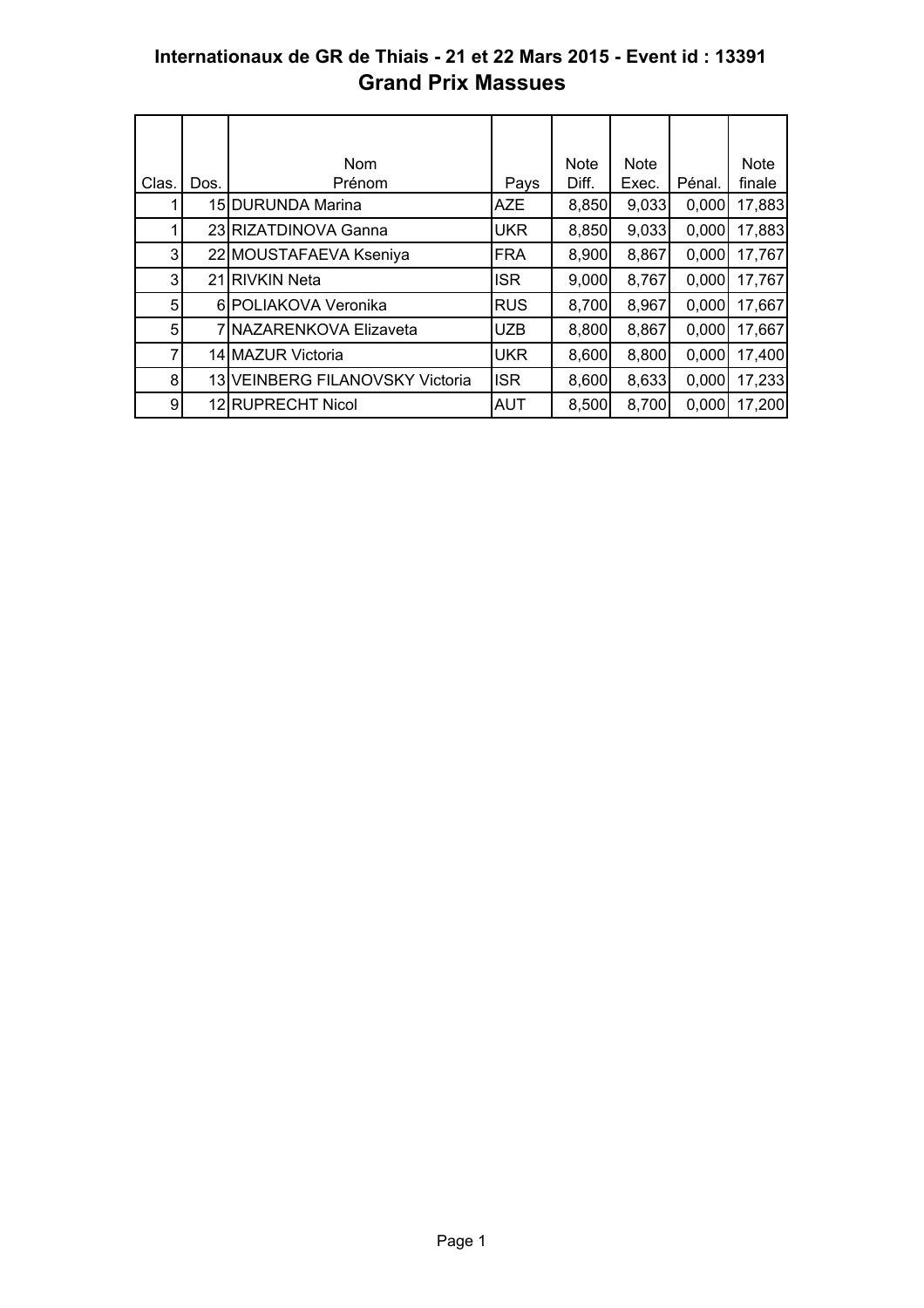## **Internationaux de GR de Thiais - 21 et 22 Mars 2015 - Event id : 13391 Grand Prix Ruban**

|                |      | <b>Nom</b>                      |            | <b>Note</b> | <b>Note</b> |        | <b>Note</b> |
|----------------|------|---------------------------------|------------|-------------|-------------|--------|-------------|
| Clas.          | Dos. | Prénom                          | Pays       | Diff.       | Exec.       | Pénal. | finale      |
|                |      | 23 RIZATDINOVA Ganna            | <b>UKR</b> | 8,900       | 9,000       | 0,000  | 17,900      |
| 2              |      | 15 <b>DURUNDA</b> Marina        | <b>AZE</b> | 8,800       | 8,967       | 0,000  | 17,767      |
| 3              |      | 22 MOUSTAFAEVA Kseniya          | <b>FRA</b> | 8,850       | 8,900       | 0,000  | 17,750      |
| 4              |      | 7 NAZARENKOVA Elizaveta         | <b>UZB</b> | 8,750       | 8,867       | 0,000  | 17,617      |
| 5              |      | 17 HALKINA Katsiaryna           | <b>BLR</b> | 8,650       | 8,867       | 0,000  | 17,517      |
| 6              |      | 16 SINITSYNA Yulia              | <b>RUS</b> | 8,700       | 8,800       | 0,000  | 17,500      |
| $\overline{7}$ |      | 13 VEINBERG FILANOVSKY Victoria | <b>ISR</b> | 8,700       | 8,633       | 0,000  | 17,333      |
| 8              |      | 12 RUPRECHT Nicol               | <b>AUT</b> | 8,600       | 8,633       | 0,000  | 17,233      |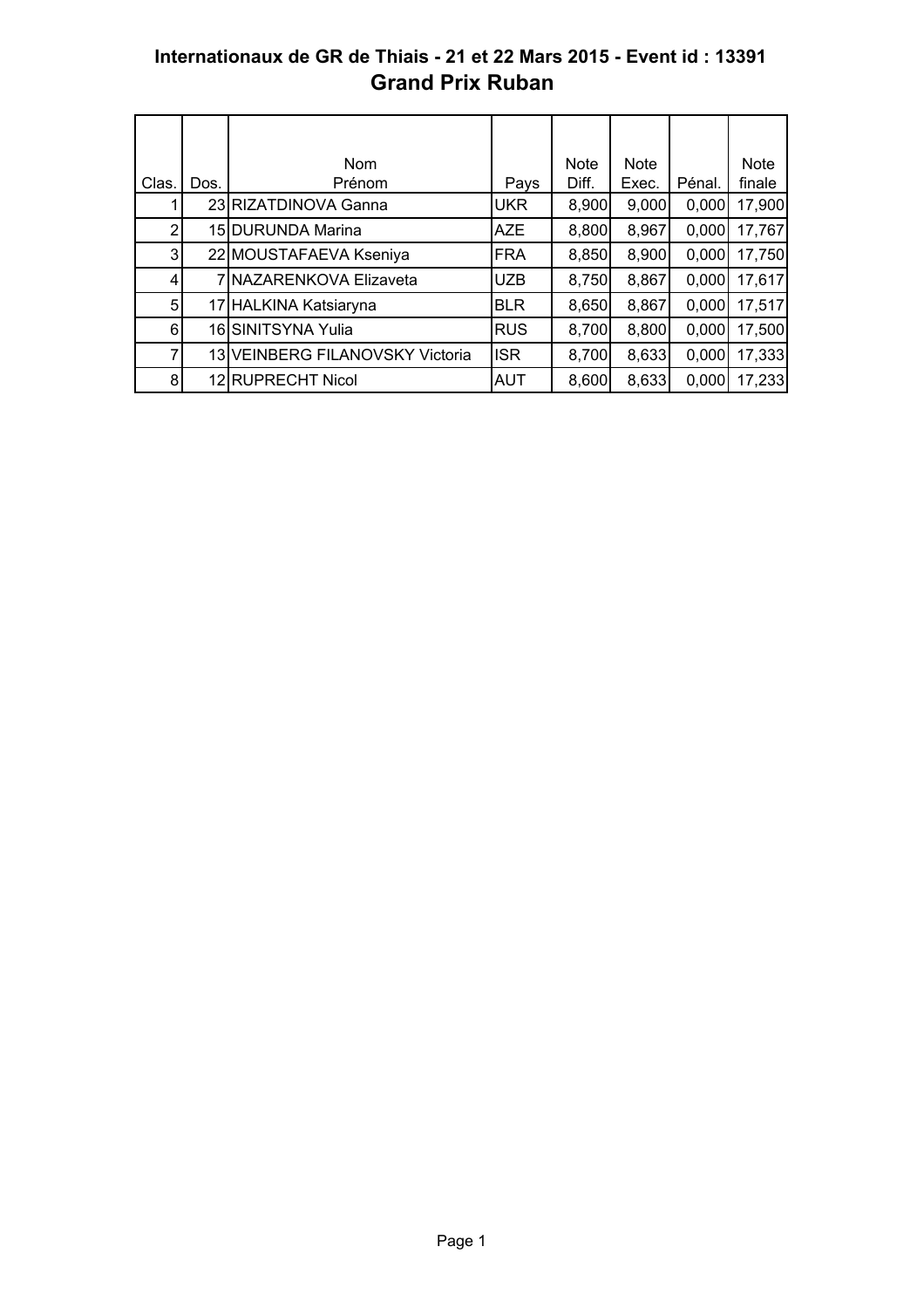# **Internationaux de GR de Thiais - 21 et 22 Mars 2015 - Event id : 13391 CLASSEMENT CONCOURS GENERAL ENSEMBLES**

| Clas.          | Dos. | Pays                | Sigle      | 5 rubans | 6 massues et 2<br>Total<br>cerceaux |        |
|----------------|------|---------------------|------------|----------|-------------------------------------|--------|
|                |      | 9ISRAEL             | <b>ISR</b> | 16,433   | 17,467                              | 33,900 |
| 2              |      | 2UKRAINE            | <b>UKR</b> | 16,433   | 16,900                              | 33,333 |
| 3              |      | 5 FRANCE            | <b>FRA</b> | 16,300   | 16,817                              | 33,117 |
| 41             |      | 7 AZERBAIDJAN       | <b>AZE</b> | 16,500   | 16,617                              | 33,117 |
| 5 <sub>l</sub> |      | <b>OUZBEKISTAN</b>  | <b>UZB</b> | 15,850   | 16,333                              | 32,183 |
| $6 \mid$       |      | 6 ESPAGNE           | <b>ESP</b> | 16,550   | 15,000                              | 31,550 |
| 7              |      | <b>3 ETATS UNIS</b> | <b>USA</b> | 15,583   | 14,967                              | 30,550 |
| 8 <sup>1</sup> |      | 8 HONGRIE           | <b>HUN</b> | 14,250   | 15,150                              | 29,400 |
| 9              |      | 4 PORTUGAL          | <b>POR</b> | 13,683   | 14,100                              | 27,783 |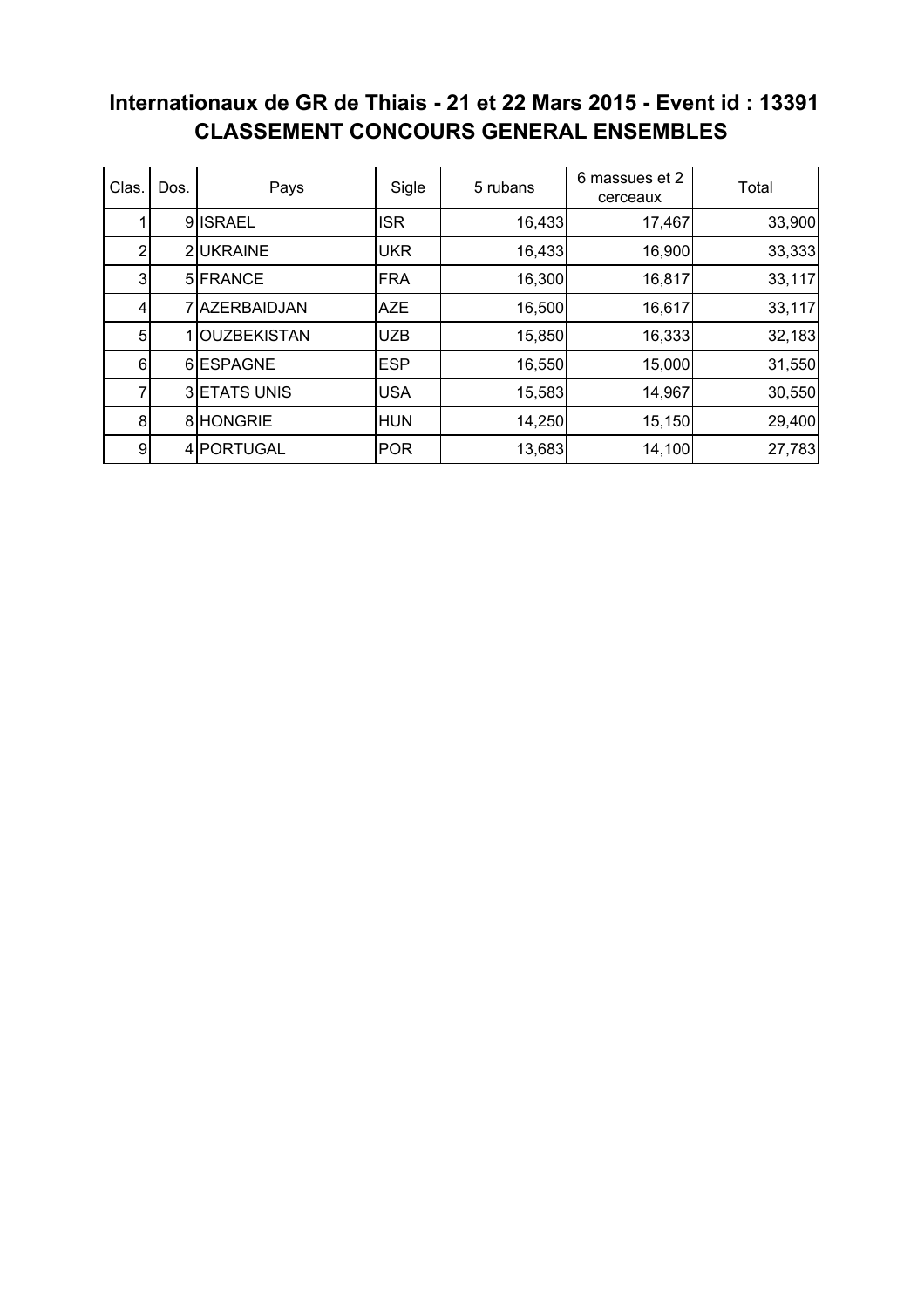#### **Internationaux de GR de Thiais - 21 et 22 Mars 2015 - Event id : 13391 CLASSEMENT FINALE PAR ENGIN ENSEMBLES 5 rubans**

|       |      |                     |            | <b>Note</b> | <b>Note</b> |        | <b>Note</b> |
|-------|------|---------------------|------------|-------------|-------------|--------|-------------|
| Clas. | Dos. | Pays                | Sigle      | Diff.       | Exec.       | Pénal. | finale      |
|       |      | 2UKRAINE            | <b>UKR</b> | 8,250       | 8,300       | 0,000  | 16,550      |
| 2     |      | 6 ESPAGNE           | <b>ESP</b> | 7,950       | 8,500       | 0,000  | 16,450      |
| 3     |      | <b>OUZBEKISTAN</b>  | <b>UZB</b> | 8,100       | 8,300       | 0,000  | 16,400      |
| 4     |      | 5 FRANCE            | <b>FRA</b> | 7,850       | 8,000       | 0,000  | 15,850      |
| 5     |      | 7 AZERBAIDJAN       | <b>AZE</b> | 7,900       | 7,933       | 0,000  | 15,833      |
| 6     |      | <b>3 ETATS UNIS</b> | <b>USA</b> | 7,000       | 7,600       | 0,000  | 14,600      |
| 7     |      | 8 HONGRIE           | <b>HUN</b> | 6,900       | 7,533       | 0,300  | 14,133      |
| 8     |      | 9ISRAEL             | <b>ISR</b> | 7,050       | 7,033       | 0,000  | 14,083      |